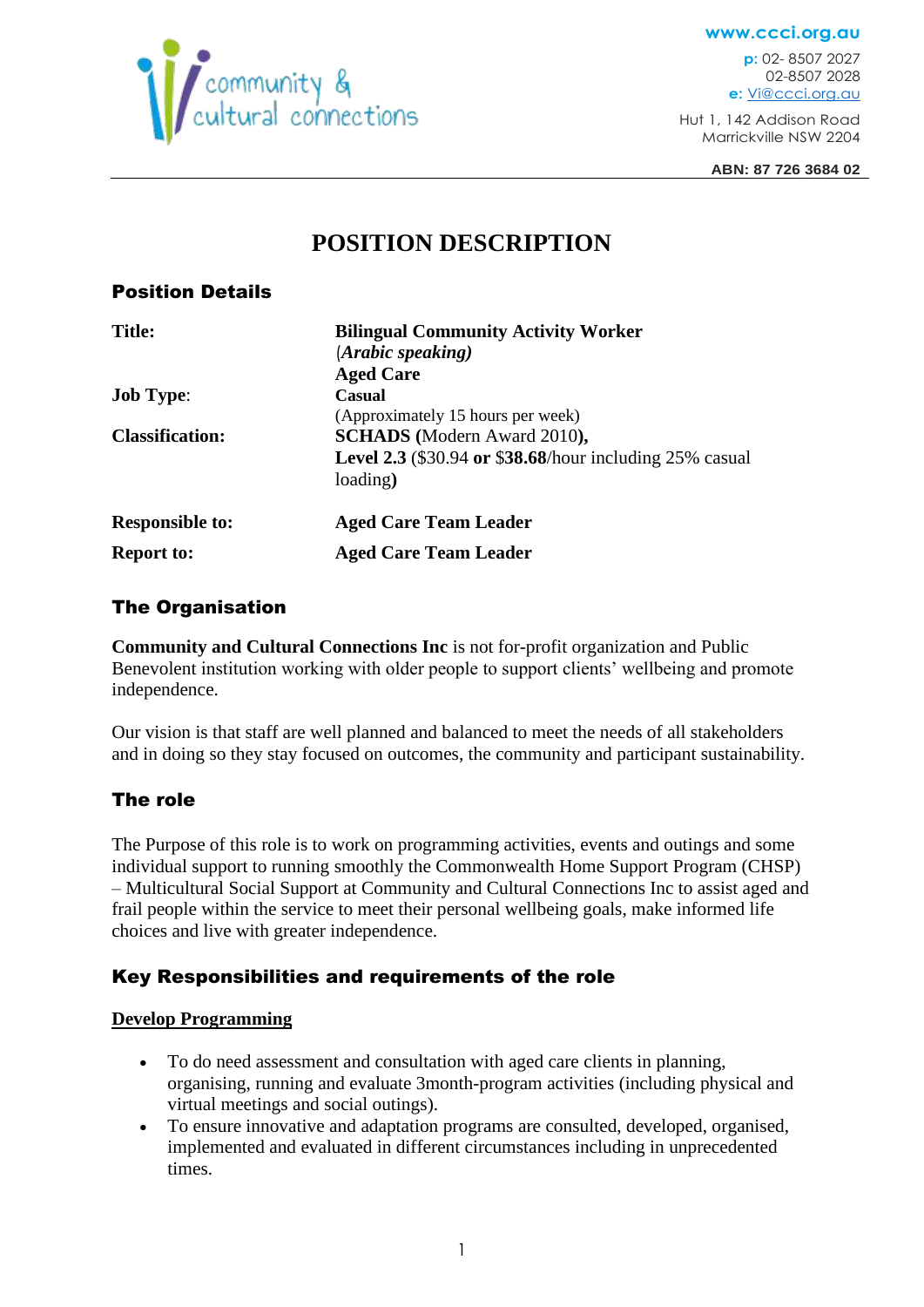

**www.ccci.org.au p:** 02- 8507 2027 02-8507 2028 **e:** [Vi@ccci.org.au](mailto:Vi@ccci.org.au)

Hut 1, 142 Addison Road Marrickville NSW 2204

- To make sure clients' wellbeing outcomes and other key outcomes are achieved for elderly people and the programs are reached and with evident-based
- To demonstrate understanding and practising the new Australian Aged Care Quality Standards (commenced on 1 July 2019) in process of working with groups and individual of aged care service recipients.
- To work with the aged care team leader and the volunteer coordinator to ensure all the required staff, volunteers, tools, equipment and materials are available for all activities

#### **Oversee Support Volunteers**

- To oversee volunteers who assist with activities and events in the same team
- To work with a team of staff, placement students and volunteers to implement activities and supervise them during the actual program/event to ensure they follow all directions and protocols.

#### **Manage Maintenance and Supplies**

- To ensure a venue is reserved, communication tools are ready for the event and any promotional materials are developed and distributed in advance of the programs
- To order materials and supplies as needed, including material for activities, refreshment for tea break and lunch.

#### **Social Support and transport**

- To communicate with clients about their care and support requirements.
- To deliver social support services (one-on-one individual support and social supportgroup) and transport service relevant to the clients' needs, wellbeing and independence.
- To deliver effective holistic supports to clients' wellbeing and promote independence.

#### **Outreach and Promoting**

- To have a strong outreach and promotional strategy in place regarding CCC CHSP aged care services
- To be able to create and implement outreach and promotional activities when are required.

#### **Documentary and Reporting**

- Writing personalised care plans in consultation with clients.
- To ensure client profiles are up to date, including client's care plan, annual clients' review, or shorter review when clients' changes in circumstances, progress notes, and service's risk assessment.
- To ensure all relevant reports are timely met, including Daily Activity report, group monthly report, attendant list, list of client contribution, and 3 month-evaluation report.
- Ensure that key outcomes of the program are reached by providing, but not limited to, evident-based reporting or documenting
- Demonstrate compliance with WHS and contribute to safe workplace
- Have excellent interpersonal skills, flexibility, ability to multi-task and work independently, as well as in a team environment